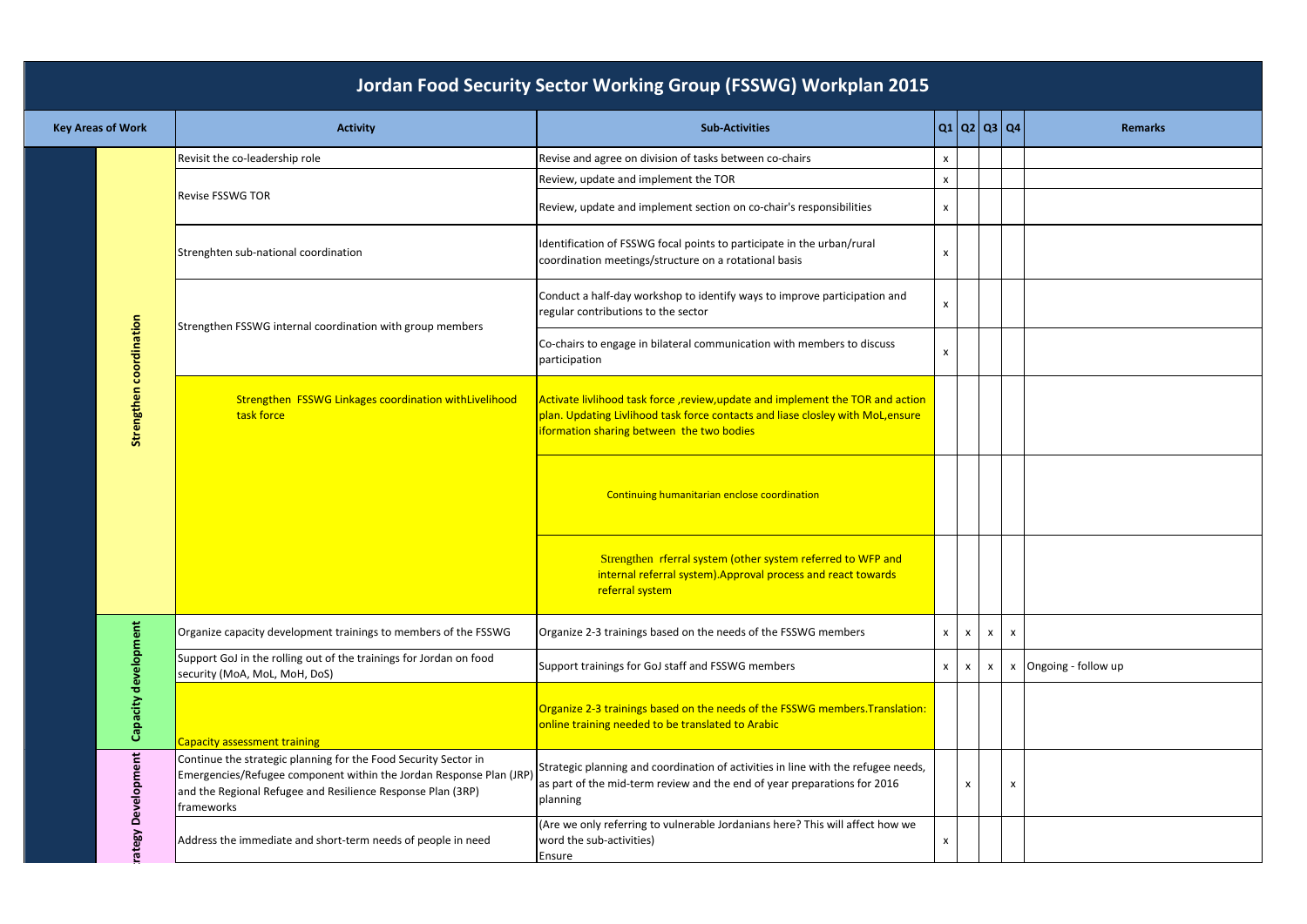| Planning and St                                               | Establish links between the FSSWG coordination and the Livelihoods and Reflect linkages to resilience in meetings and strategic planning<br>Food Security Task Force                  | Ensure information sharing between the two bodies.                                                                                                                                     | $\mathsf{x}$   | X              | $\pmb{\mathsf{X}}$ | $\boldsymbol{\mathsf{x}}$ |                                   |
|---------------------------------------------------------------|---------------------------------------------------------------------------------------------------------------------------------------------------------------------------------------|----------------------------------------------------------------------------------------------------------------------------------------------------------------------------------------|----------------|----------------|--------------------|---------------------------|-----------------------------------|
|                                                               | Review contingency/emergency preparedness plan for the sector                                                                                                                         | Review and update contingency/emergency preparedness plan for the sector                                                                                                               | x              | X              | x                  |                           | x In agreement with ISWG and IATF |
| Advocacy and Resource Mobilization                            | Advocate with donors, other sectors and key stakeholders for the<br>prioritisation of food in emergencies                                                                             | Food in emergencies is included and prioritised by donors and other key<br>stakeholders as part of the communication strategy and planning of FSSWG<br>members                         | x              | x              | $\pmb{\mathsf{x}}$ | $\boldsymbol{\mathsf{x}}$ |                                   |
|                                                               | Resource mobilisation at the sectoral level                                                                                                                                           | Key messages on fundraising for food security to be communicated to donors,<br>including cross-cutting issues                                                                          | $\pmb{\times}$ | $\pmb{\times}$ | $\pmb{\mathsf{x}}$ | $\boldsymbol{\mathsf{x}}$ |                                   |
|                                                               | Advisory role for the ERF proposal revision process and liaison with<br>OCHA Humanitarian Financing Section and other sources of funding                                              | Critical needs of food security sector are integrated as part of lifesaving<br>intervention so as to access humanitarian rapid funding such as ERF and other<br>funding opportunities. | X              | x              | x                  | $\boldsymbol{\mathsf{x}}$ |                                   |
|                                                               | Regularly update food security financial tracking system in relation to<br>requirements                                                                                               | Update the food security financial tracking system on a quarterly basis                                                                                                                | $\pmb{\times}$ | x              | x                  | $\boldsymbol{\mathsf{x}}$ |                                   |
|                                                               | <b>Advocacy and training</b>                                                                                                                                                          | <b>FSSWG Common advocacy message</b>                                                                                                                                                   |                |                |                    |                           |                                   |
|                                                               |                                                                                                                                                                                       | Advocacy for other refugees populations                                                                                                                                                |                |                |                    |                           |                                   |
| <b>iformation Management, Monitoring &amp; Reporting</b><br>≐ | FSSWG members to update their food-related activities under<br>ActivityInfo on a monthly basis (prior to the 8th of each month)                                                       | Members to submit data prior to the 8th of each month                                                                                                                                  | X              | x              | X                  | $\boldsymbol{\mathsf{x}}$ |                                   |
|                                                               | Collect, analyse and disseminate food assistance data through the 4Ws<br>in collaboration with food security sector partners                                                          | 4Ws are produced, regularly updated and disseminated with key stakeholders                                                                                                             | X              | x              | x                  |                           | $x$ IM - M&R                      |
|                                                               | Facilitate the capacity building of partners on data collection, analysis,<br>response planning and monitoring                                                                        | Sector Working Group partners are oriented on Information Management<br>products                                                                                                       | $\mathsf{x}$   | $\pmb{\times}$ | x                  |                           | x IM-M&R                          |
|                                                               | Conduct field based monitoring and evaluation and in depth analsyis on<br>impact of food security interventions in Jordan, using results to<br>contextualise ongoing FSSWG activities | Develop reports analysing programmes                                                                                                                                                   | X              | x              | x                  |                           | $x$ IM - M&R                      |
|                                                               | Regular analysis of Food Security Sector needs and identified gaps                                                                                                                    | Conduct quarterly needs and gaps analysis as per information collected through<br>ActivityInfo online database                                                                         | $\pmb{\times}$ | X              | $\pmb{\mathsf{x}}$ | $\mathsf{x}$              |                                   |
|                                                               | Produce and disseminate information and gap analysis (dashboards,<br>maps, etc) to all stakeholders                                                                                   | Food Security updates and gap analysis are regularly produced and shared with<br>Sector Working Group members and key stakeholders.                                                    | X              | x              | X                  |                           | $x$ IM - M&R                      |
|                                                               | <b>Beneficiary information sharing</b>                                                                                                                                                | verification of beneficiaries information                                                                                                                                              |                |                |                    |                           |                                   |
| Protection                                                    | Maintaining protection standards in food assistance to avoid possible<br>violations of beneficiaries right to receiving equal and equitable<br>assistance                             | Sharing of information on best practices in maintaining protection in delivering<br>food assistance within the group                                                                   | X              | X              | $\mathsf{x}$       |                           | x Linking with the Protection WG  |
|                                                               | Sharing regular feedback/observations related to the impact of<br>reductions in assistance on Syrian refugees in Jordan                                                               | Members of the group to share regular feedback on the impact of reductions in<br>assistance on Syrian refugees in Jordan                                                               | X              | x              | $\pmb{\mathsf{X}}$ | $\boldsymbol{\mathsf{x}}$ |                                   |
|                                                               | <b>Protection in Food security training</b>                                                                                                                                           | 6 month position for protection officer to be based on WFP                                                                                                                             |                |                |                    |                           |                                   |
|                                                               |                                                                                                                                                                                       | Access and protection in food security                                                                                                                                                 |                |                |                    |                           |                                   |

F